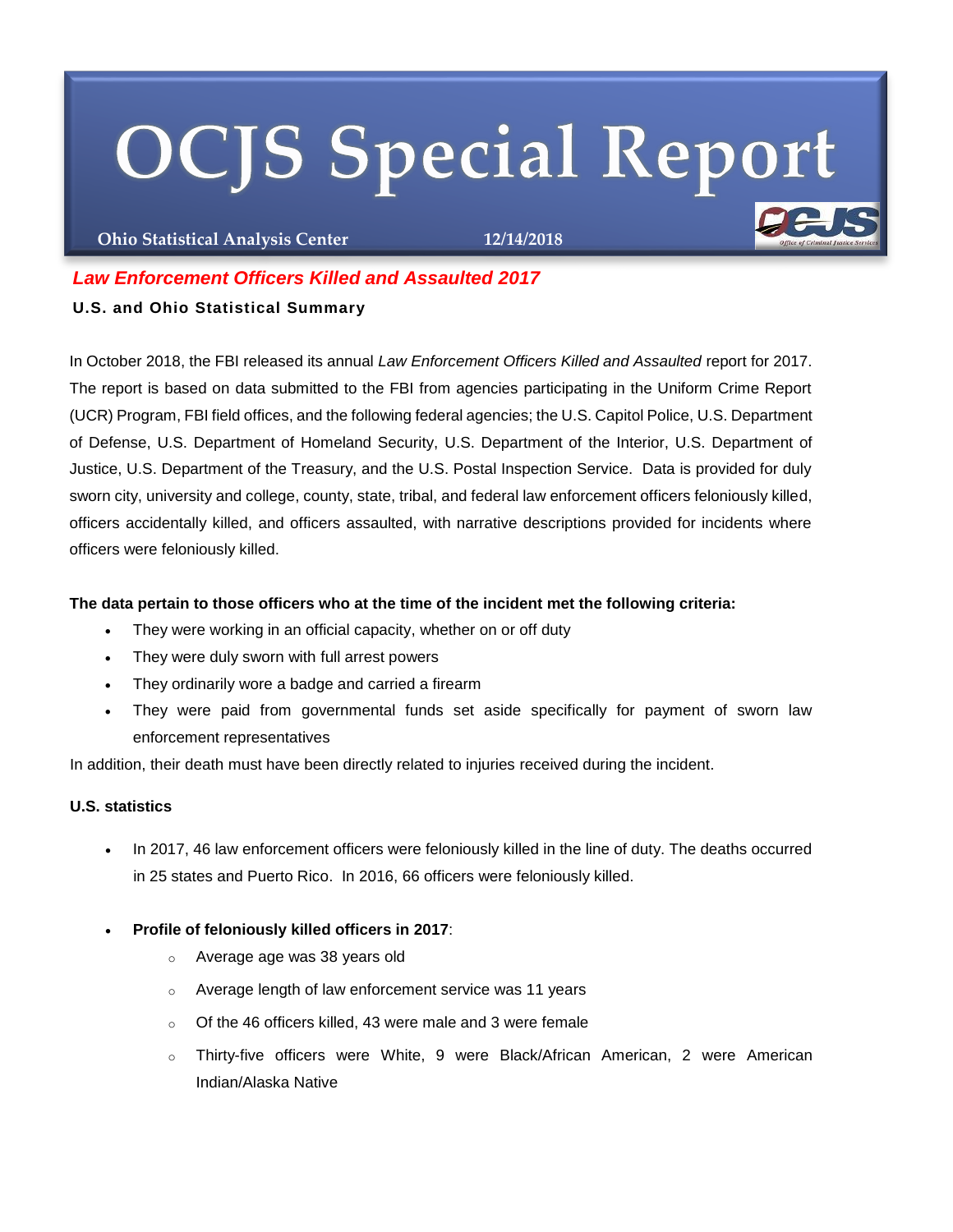#### **Characteristics of the incidents surrounding officer felonious killings:**

- o 46 percent (21) of officers died as a result of investigative or enforcement activities.
- $\circ$  13 percent (6) of officers were involved in pursuits.
- o 11 percent (5) of officers were ambushed.
- $\circ$  9 percent (4) of officers were involved in arrest situations.
- $\circ$  7 percent (3) of officers were involved in unprovoked attacks.
- $\circ$  4 percent (2) of officers were assisting other law enforcement officers.
- $\circ$  4 percent (2) of officers were responding to crimes in progress
- o One officer was on administrative assignment and was performing a prisoner transport
- o One officer responded to a disorder/disturbance and encountered a domestic disturbance upon arrival.
- o One officer encountered or was assisting an emotionally disturbed person.
- $\circ$  Ninety-one percent (42) of the 46 officers were killed by a firearm. Of those killed by a firearm, 76 percent (32) were killed with handguns, 21 percent (9) were killed with rifles, and 2 percent (1) were killed with a shotgun. Ten officers attempted to fire (but did not) their own weapon and 10 fired their own weapon during the incidents. Thirty-three percent (14) of firearm deaths of officers occurred when the distance between the victim and offender was between 0-5 feet.
- $\circ$  Seventy-four percent (34) of all officers feloniously killed were wearing body armor at the time of their murder.
- $\circ$  Forty-four offenders were identified in connection with the 46 homicides. The average age of the alleged offenders was 36 years. All offenders were identified as male. Of those whose race was reported, 59 percent (26) were white, 36 percent (16) were black, 2 percent (1) was American Indian/Alaska Native and 2 percent (1) was Asian. Ninety-one percent (40) had prior criminal arrests, and 78 percent (31) were under judicial supervision at the time of the felonious incident.
- o Over a 10-year period, 53 percent of felonious killings of officers occurred in the P.M. hours between noon and midnight, while 47 percent of felonious killing occurred in the A.M. hours. In 2017, 63 percent of felonious killings occurred during the P.M. hours, while 37 percent of felonious killings occurred during the A.M. hours.
- $\circ$  Over a 10-year period, 44 percent of felonious killing of officers occurred between Tuesday and Thursday, while the remaining 56 percent occurred between Friday and Monday. In 2017, the most felonious killings occurred on a Friday (9).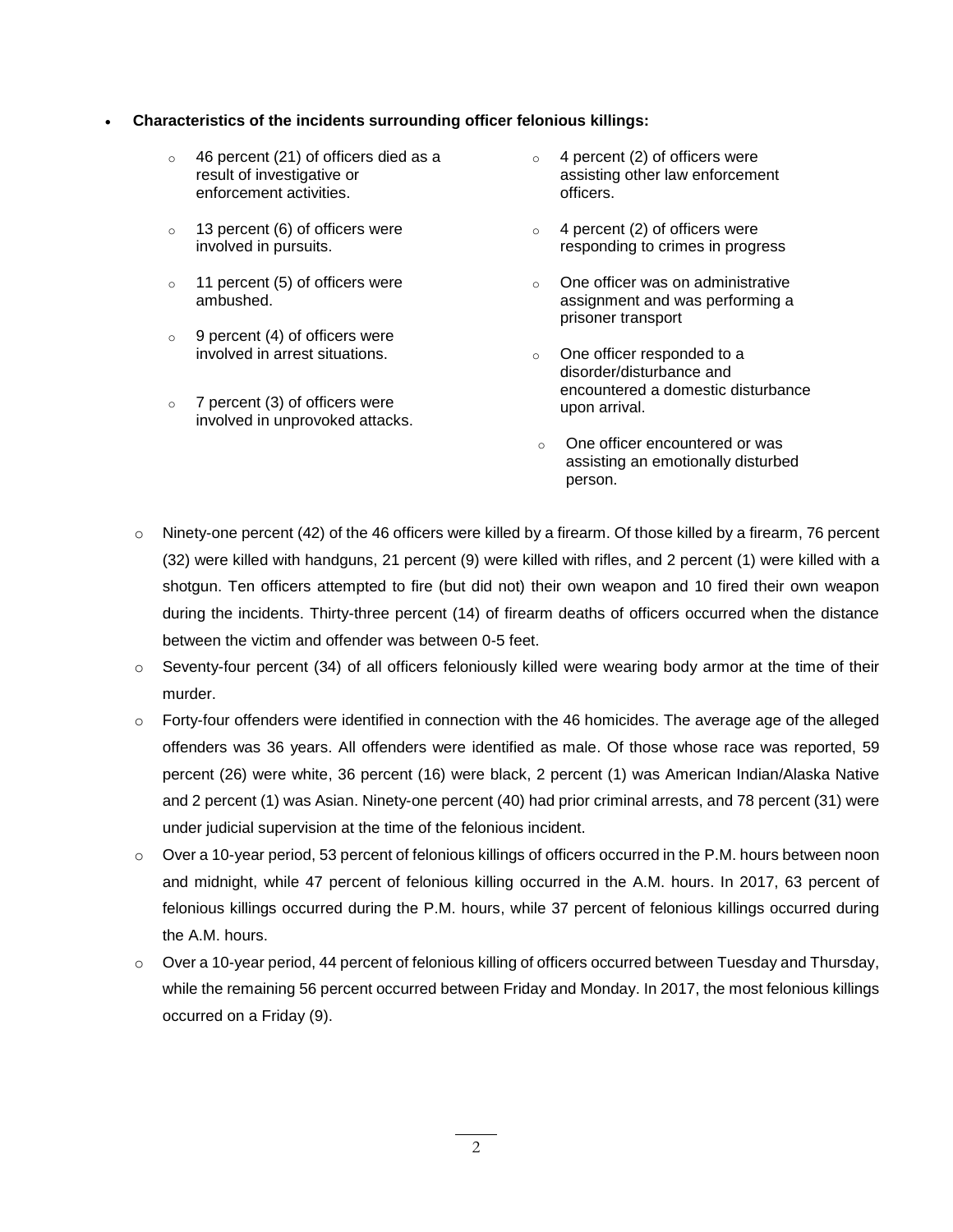#### **U.S. statistics**

- In 2017, 47 law enforcement officers died as a result of accidents that occurred in the line of duty. These deaths occurred in 26 states.
- **Profile of officers accidentally killed in 2017:**
	- o Average age was 40 years old
	- o Average length of law enforcement service was 12 years
	- o Of the 47 officers accidentally killed, 45 were male and 2 were female
	- o Forty-one were White, 3 were Black/African American, 2 were American Indian/Alaska Native, and 1 was Asian

#### **Characteristics of the incidents surrounding officer accidental deaths:**

- o 74 percent (35) died as a result of automobile accidents. o 6 percent (3) officers drowned.
- o 13 percent (6) were pedestrian officers struck by vehicles o 4 percent (2) officers died in an aircraft accident
	- o One officer died in another type of accident

#### **Characteristics of the incidents surrounding officer assaults:**

- $\circ$  60,211 officers were assaulted in the line of duty in 2017, a rate of 10.1 per 100 sworn officers. Of these, 29 percent sustained injuries. Seventy-seven percent of officers were assaulted with personal weapons, such as hands, fists, or feet. Two percent were assaulted with knives or other cutting instruments. Four percent were attacked with firearms and 17 percent were attacked with other dangerous weapons.
- $\circ$  Thirty percent of officers were assaulted while handling a disturbance call. In other circumstances, 16 percent were assaulted while attempting arrest and 12 percent were assaulted while handling, transporting, or in custody of a prisoner.

#### **Ohio statistics**

- There were two officers feloniously killed in Ohio in 2017. Both officers died from wounds sustained by a firearm. Since 2008 there have been 14 felonious killings in Ohio.
- On October 21, shortly after 10 p.m., a 31-year-old police officer with the Girard Police Department (GPD) was shot and killed while answering a call for service. Two officers with the GPD responded to a report of an intoxicated man who had been involved in a domestic dispute earlier in the day and was now firing a weapon inside a dwelling. The subject's live-in girlfriend fled the house and called police. The officer and his partner arrived at the residence and confronted the suspect. One of the officers took out his notebook to write down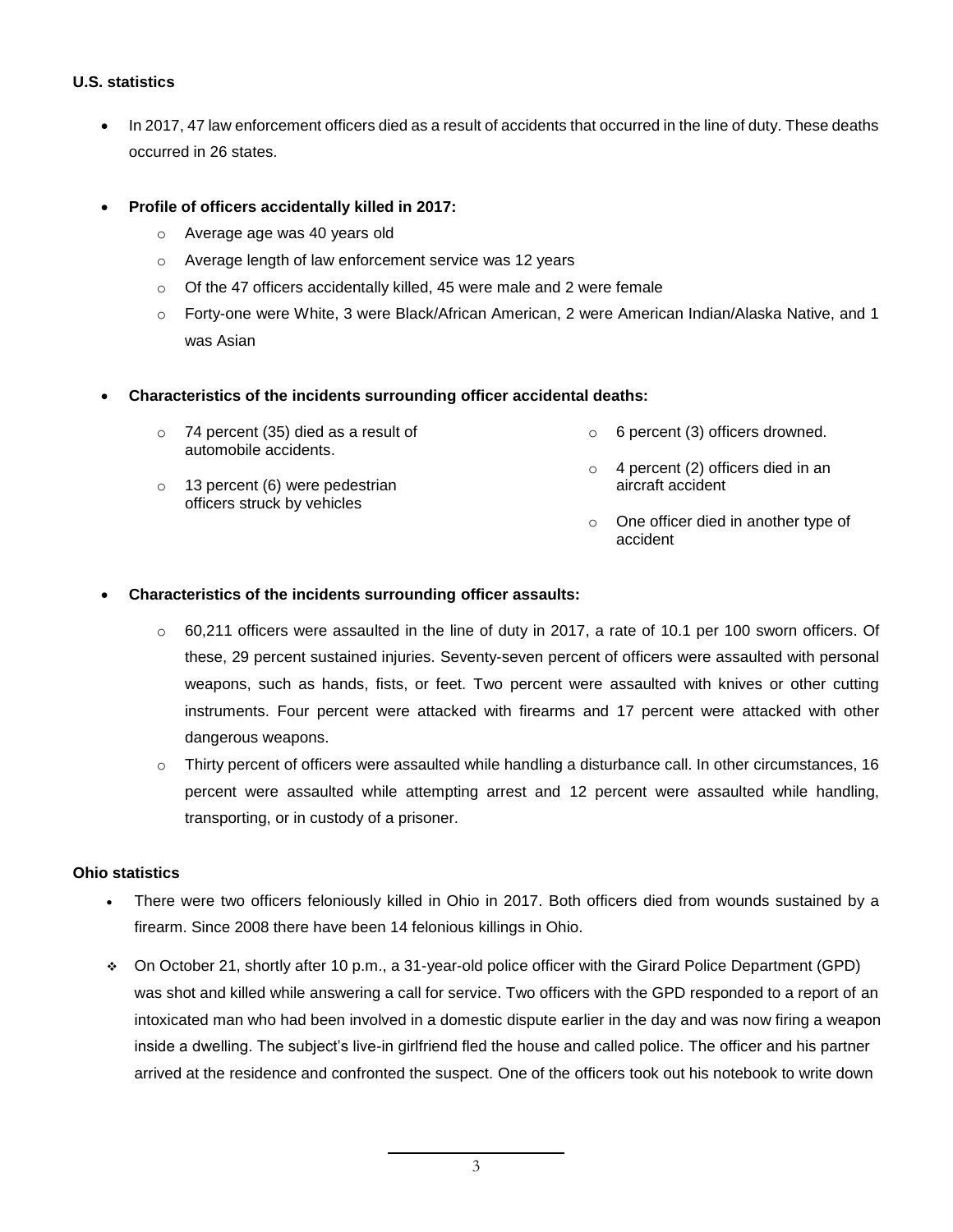the suspect's information. At that point, the suspect produced a .40-caliber semiautomatic handgun and shot the officer once in the front upper torso/chest. The officer's partner shot and killed the 37-year-old suspect. The injured officer was transported to a local hospital where he died in surgery. The suspect, who was on probation at the time of the incident, was known to the department for prior arrests for assault and domestic violence.

- On May 12 at 7:44 a.m., the 46-year-old chief of the Kirkersville Police Department was shot and killed in an unprovoked attack. Earlier that morning, an individual, who was on conditional release pending criminal prosecution, took two hostages into the woods near a nursing and rehabilitation center. He informed the hostages that he intended to kill a woman in the facility and then kill himself because of their domestic issues. One of the hostages surreptitiously called 911 and left the line open. The dispatcher notified the chief and the Licking County Sheriff's Office (LCSO). When the chief arrived at the scene, he parked in front of the individual's location in the woods and reported to dispatch that he "had a visual on the suspect." A hostage later reported that when the chief exited his vehicle, the man stood up and shot one round from a 12-gauge pump-action shotgun at the chief, striking him in the neck/throat above his body armor. Deputies from the LCSO found the chief on the ground behind his patrol vehicle. The chief was taken by emergency services personnel to a hospital where he succumbed to his injury. The offender, armed with the shotgun and a handgun, entered the facility, shot and killed two female employees, then committed suicide. The 43-year-old offender had been in a turbulent relationship with one of the center's employees, and protection orders had been issued prior to these events.
- Since 2008, there have been 12 officers accidentally killed in Ohio. One Ohio officer was accidentally killed in 2017.
- During 2017, 266 Ohio agencies reported 458 assaults on officers. Fifty-nine percent of the assaults were committed with a personal weapon. Four percent of officers were reported to have been injured with a firearm. Thirty-five percent of assaults were committed with other dangerous weapons.
- The rate of assault per 100 officers in Ohio in 2016 was 3.5, which is substantially below the U.S. rate of 10.1 per 100 officers.